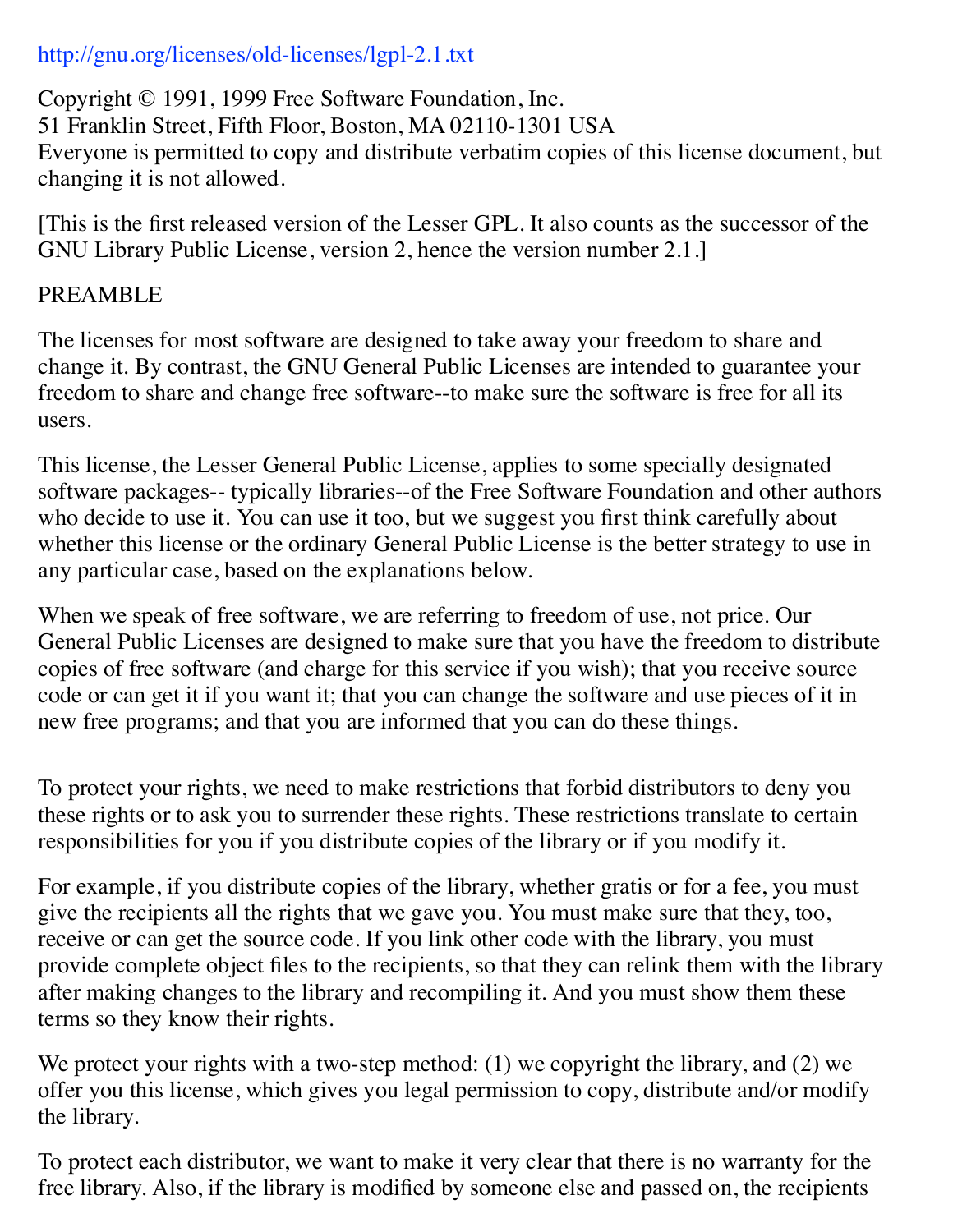should know that what they have is not the original version, so that the original author's reputation will not be affected by problems that might be introduced by others.

Finally, software patents pose a constant threat to the existence of any free program. We wish to make sure that a company cannot effectively restrict the users of a free program by obtaining a restrictive license from a patent holder. Therefore, we insist that any patent license obtained for a version of the library must be consistent with the full freedom of use specified in this license.

Most GNU software, including some libraries, is covered by the ordinary GNU General Public License. This license, the GNU Lesser General Public License, applies to certain designated libraries, and is quite different from the ordinary General Public License. We use this license for certain libraries in order to permit linking those libraries into non-free programs.

When a program is linked with a library, whether statically or using a shared library, the combination of the two is legally speaking a combined work, a derivative of the original library. The ordinary General Public License therefore permits such linking only if the entire combination fits its criteria of freedom. The Lesser General Public License permits more lax criteria for linking other code with the library.

We call this license the "Lesser" General Public License because it does Less to protect the user's freedom than the ordinary General Public License. It also provides other free software developers Less of an advantage over competing non-free programs. These disadvantages are the reason we use the ordinary General Public License for many libraries. However, the Lesser license provides advantages in certain special circumstances.

For example, on rare occasions, there may be a special need to encourage the widest possible use of a certain library, so that it becomes a de-facto standard. To achieve this, non-free programs must be allowed to use the library. A more frequent case is that a free library does the same job as widely used non-free libraries. In this case, there is little to gain by limiting the free library to free software only, so we use the Lesser General Public License.

In other cases, permission to use a particular library in non-free programs enables a greater number of people to use a large body of free software. For example, permission to use the GNU C Library in non-

free programs enables many more people to use the whole GNU operating system, as well as its variant, the GNU/Linux operating system.

Although the Lesser General Public License is Less protective of the users' freedom, it does ensure that the user of a program that is linked with the Library has the freedom and the wherewithal to run that program using a modified version of the Library.

The precise terms and conditions for copying, distribution and modification follow. Pay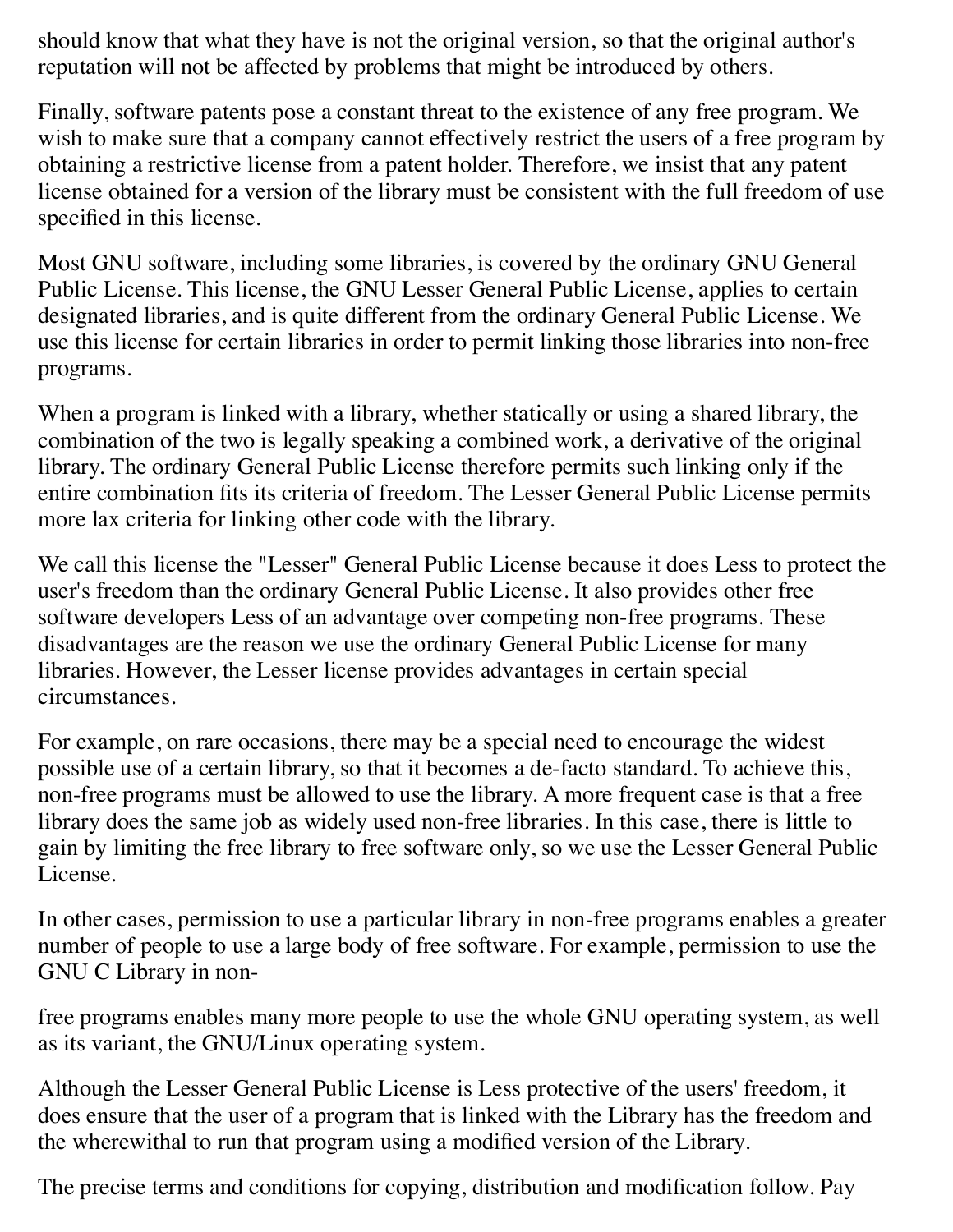close attention to the difference between a "work based on the library" and a "work that uses the library". The former contains code derived from the library, whereas the latter must be combined with the library in order to run.

## GNU LESSER GENERAL PUBLIC LICENSE TERMS AND CONDITIONS FOR COPYING, DISTRIBUTION AND MODIFICATION

• This License Agreement applies to any software library or other program which contains a notice placed by the copyright holder or other authorized party saying it may be distributed under the terms of this Lesser General Public License (also called "this License").

Each licensee is addressed as "you".

A "library" means a collection of software functions and/or data prepared so as to be conveniently linked with application programs (which use some of those functions and data) to form executables.

The "Library", below, refers to any such software library or work which has been distributed under these terms. A "work based on the Library" means either the Library or any derivative work under copyright law: that is to say, a work containing the Library or a portion of it, either verbatim or with modifications and/or translated straightforwardly into another language. (Hereinafter, translation is included without limitation in the term "modification".)

"Source code" for a work means the preferred form of the work for making modifications to it. For a library, complete source code means all the source code for all modules it contains, plus any associated interface definition files, plus the scripts used to control compilation and installation of the library.

Activities other than copying, distribution and modification are not covered by this License; they are outside its scope. The act of running a program using the Library is not restricted, and output from such a program is covered only if its contents constitute a work based on the Library (independent of the use of the Library in a tool for writing it). Whether that is true depends on what the Library does and what the program that uses the Library does.

- You may copy and distribute verbatim copies of the Library's complete source code as you receive it, in any medium, provided that you conspicuously and appropriately publish on each copy an appropriate copyright notice and disclaimer of warranty; keep intact all the notices that refer to this License and to the absence of any warranty; and distribute a copy of this License along with the Library. You may charge a fee for the physical act of transferring a copy, and you may at your option offer warranty protection in exchange for a fee.
- You may modify your copy or copies of the Library or any portion of it, thus forming a work based on the Library, and copy and distribute such modifications or work under the terms of Section 1 above, provided that you also meet all of these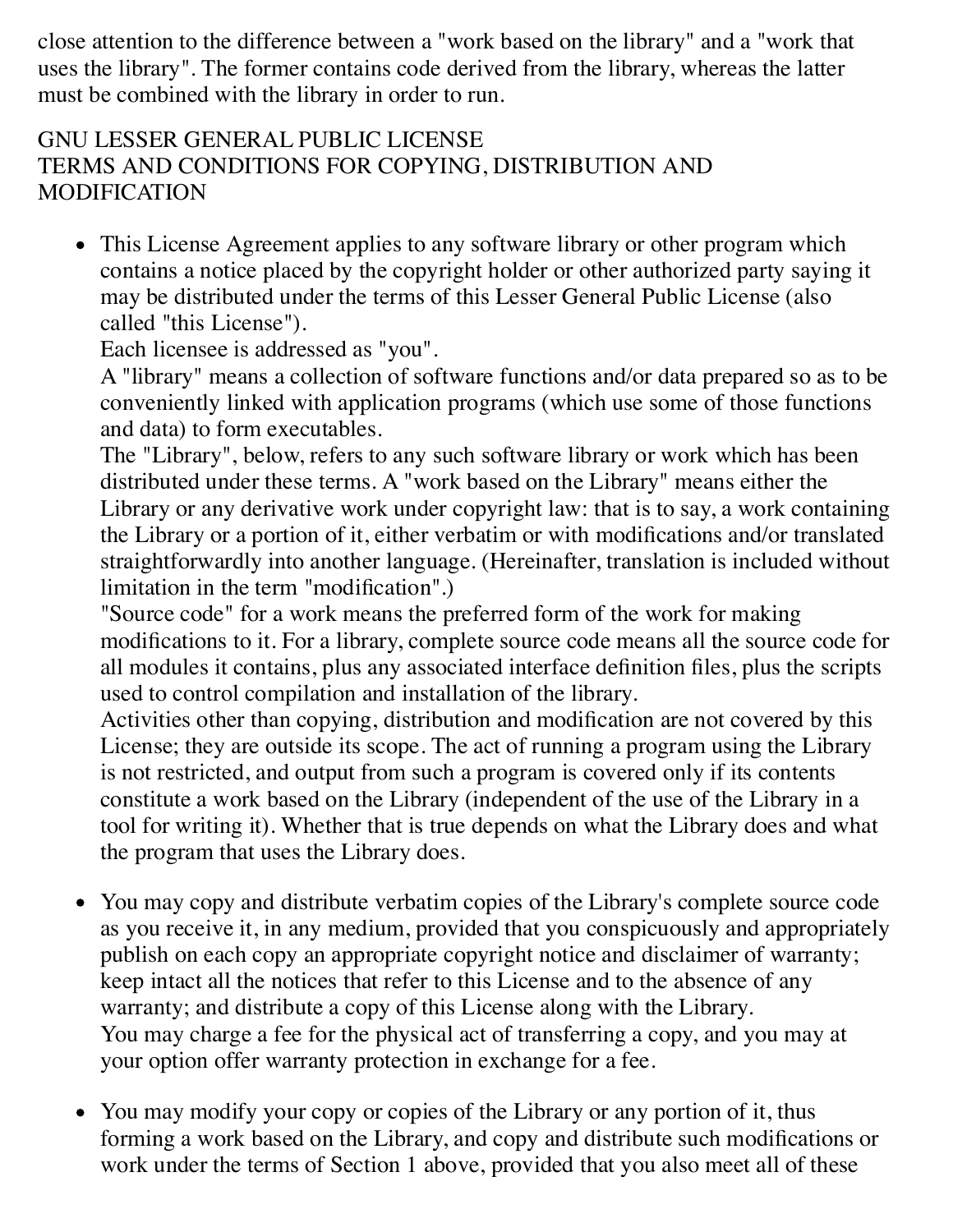conditions:

- a) The modified work must itself be a software library.
- b) You must cause the files modified to carry prominent notices stating that you changed the files and the date of any change.

work under the terms of Section 1 above, provided that you also meet all of these provided that you also meet<br>The terms of these provided that you also meet all of these provided that you also meet all of these provided

- c) You must cause the whole of the work to be licensed at no charge to all third parties under the terms of this License.
- d) If a facility in the modified Library refers to a function or a table of data to be supplied by an application program that uses the facility, other than as an argument passed when the facility is invoked, then you must make a good faith effort to ensure that, in the event an application does not supply such function or table, the facility still operates, and performs whatever part of its purpose remains meaningful.

(For example, a function in a library to compute square roots has a purpose that is entirely well- defined independent of the application. Therefore, Subsection 2d requires that any application- supplied function or table used by this function must be optional: if the application does not supply it, the square root function must still compute square roots.)

These requirements apply to the modified work as a whole. If identifiable sections of that work are not derived from the Library, and can be reasonably considered independent and separate works in themselves, then this License, and its terms, do not apply to those sections when you distribute them as separate works. But when you distribute the same sections as part of a whole which is a work based on the Library, the distribution of the whole must be on the terms of this License, whose permissions for other licensees extend to the entire whole, and thus to each and every part regardless of who wrote it.

Thus, it is not the intent of this section to claim rights or contest your rights to work written entirely by you; rather, the intent is to exercise the right to control the distribution of derivative or collective works based on the Library. In addition, mere aggregation of another work not based on the Library with the Library (or with a work based on the Library) on a volume of a storage or distribution medium does not bring the other work under the scope of this License.

You may opt to apply the terms of the ordinary GNU General Public License instead  $\bullet$ of this License to a given copy of the Library. To do this, you must alter all the notices that refer to this License, so that they refer to the ordinary GNU General Public License, version 2, instead of to this License. (If a newer version than version 2 of the ordinary GNU General Public License has appeared, then you can specify that version instead if you wish.) Do not make any other change in these notices. Once this change is made in a given copy, it is irreversible for that copy, so the ordinary GNU General Public License applies to all subsequent copies and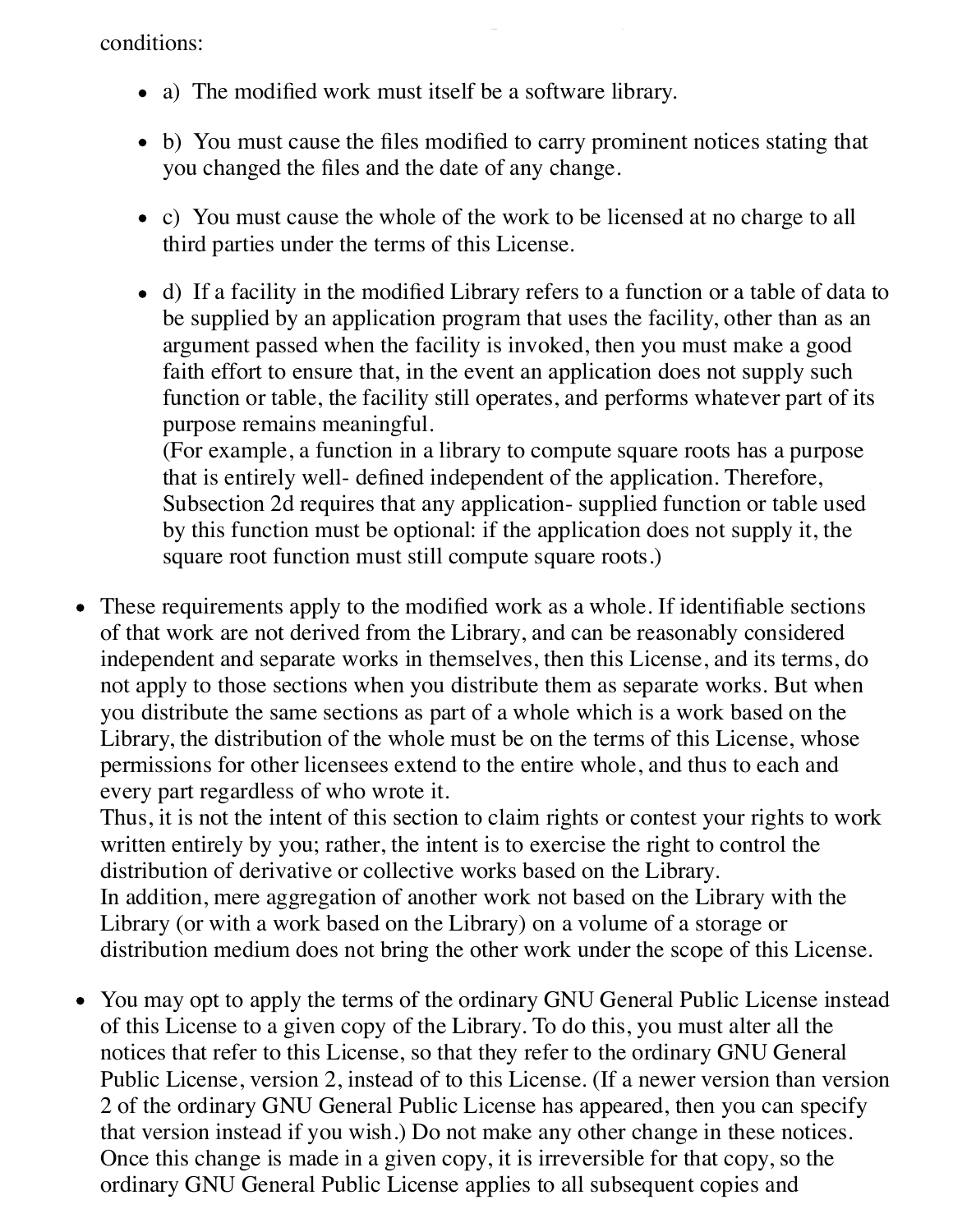ordinary GNU General Public License applies to all subsequent copies and derivative works made from that copy.

This option is useful when you wish to copy part of the code of the Library into a program that is not a library.

- You may copy and distribute the Library (or a portion or derivative of it, under Section 2) in object code or executable form under the terms of Sections 1 and 2 above provided that you accompany it with the complete corresponding machinereadable source code, which must be distributed under the terms of Sections 1 and 2 above on a medium customarily used for software interchange. If distribution of object code is made by offering access to copy from a designated place, then offering equivalent access to copy the source code from the same place satisfies the requirement to distribute the source code, even though third parties are not compelled to copy the source along with the object code.
- A program that contains no derivative of any portion of the Library, but is designed to work with the Library by being compiled or linked with it, is called a "work that uses the Library". Such a work, in isolation, is not a derivative work of the Library, and therefore falls outside the scope of this License.

However, linking a "work that uses the Library" with the Library creates an executable that is a derivative of the Library (because it contains portions of the Library), rather than a "work that uses the library". The executable is therefore covered by this License.

Section 6 states terms for distribution of such executables.

When a "work that uses the Library" uses material from a header file that is part of the Library, the object code for the work may be a derivative work of the Library even though the source code is not. Whether this is true is especially significant if the work can be linked without the Library, or if the work is itself a library. The threshold for this to be true is not precisely defined by law.

If such an object file uses only numerical parameters, data structure layouts and accessors, and small macros and small inline functions (ten lines or less in length), then the use of the object file is unrestricted, regardless of whether it is legally a derivative work. (Executables containing this object code plus portions of the Library will still fall under Section 6.)

Otherwise, if the work is a derivative of the Library, you may distribute the object code for the work under the terms of Section 6.

Any executables containing that work also fall under Section 6, whether or not they are linked directly with the Library itself.

As an exception to the Sections above, you may also combine or link a "work that uses the Library" with the Library to produce a work containing portions of the Library, and distribute that work under terms of your choice, provided that the terms permit modification of the work for the customer's own use and reverse engineering for debugging such modifications.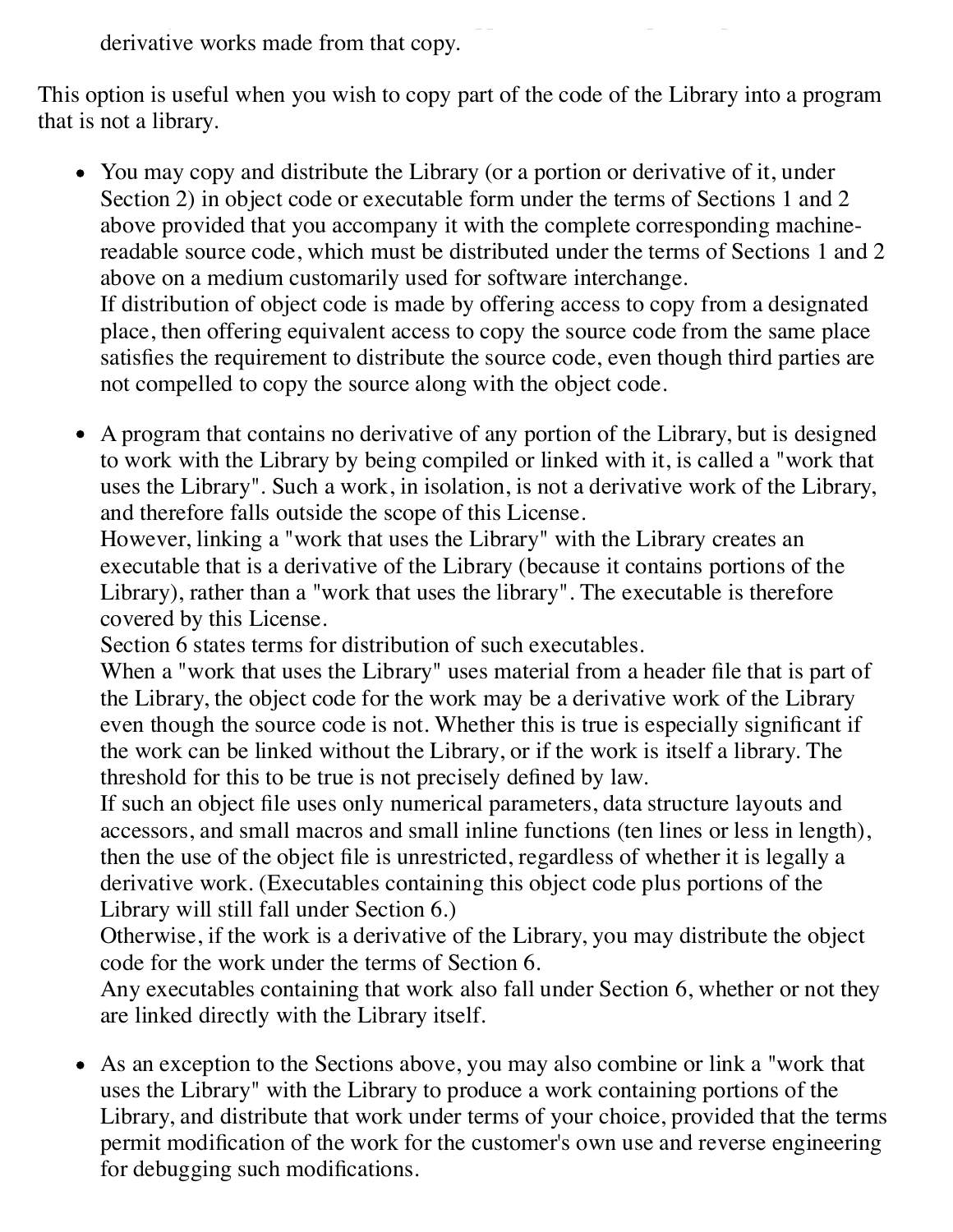You must give prominent notice with each copy of the work that the Library is used in it and that the Library and its use are covered by this License. You must supply a copy of this License. If the work during execution displays copyright notices, you must include the copyright notice for the Library among them, as well as a reference directing the user to the copy of this License. Also, you must do one of these things:

- a) Accompany the work with the complete corresponding machine-readable source code for the Library including whatever changes were used in the work (which must be distributed under Sections 1 and 2 above); and, if the work is an executable linked with the Library, with the complete machine-readable "work that uses the Library", as object code and/or source code, so that the user can modify the Library and then relink to produce a modified executable containing the modified Library. (It is understood that the user who changes the contents of definitions files in the Library will not necessarily be able to recompile the application to use the modified definitions.)
- b) Use a suitable shared library mechanism for linking with the Library. A suitable mechanism is one that (1) uses at run time a copy of the library already present on the user's computer system, rather than copying library functions into the executable, and (2) will operate properly with a modified version of the library, if the user installs one, as long as the modified version is interface-compatible with the version that the work was made with.
- c) Accompany the work with a written offer, valid for at least three years, to give the same user the materials specified in Subsection 6a, above, for a charge no more than the cost of performing this distribution.
- d) If distribution of the work is made by offering access to copy from a designated place, offer equivalent access to copy the above specified materials from the same place.
- e) Verify that the user has already received a copy of these materials or that you have already sent this user a copy.

For an executable, the required form of the "work that uses the Library" must include any data and utility programs needed for reproducing the executable from it. However, as a special exception, the materials to be distributed need not include anything that is normally distributed (in either source or binary form) with the major components (compiler, kernel, and so on) of the operating system on which the executable runs, unless that component itself accompanies the executable.

It may happen that this requirement contradicts the license restrictions of other proprietary libraries that do not normally accompany the operating system. Such a contradiction means you cannot use both them and the Library together in an executable that you distribute.

7. You may place library facilities that are a work based on the Library side-by-side in a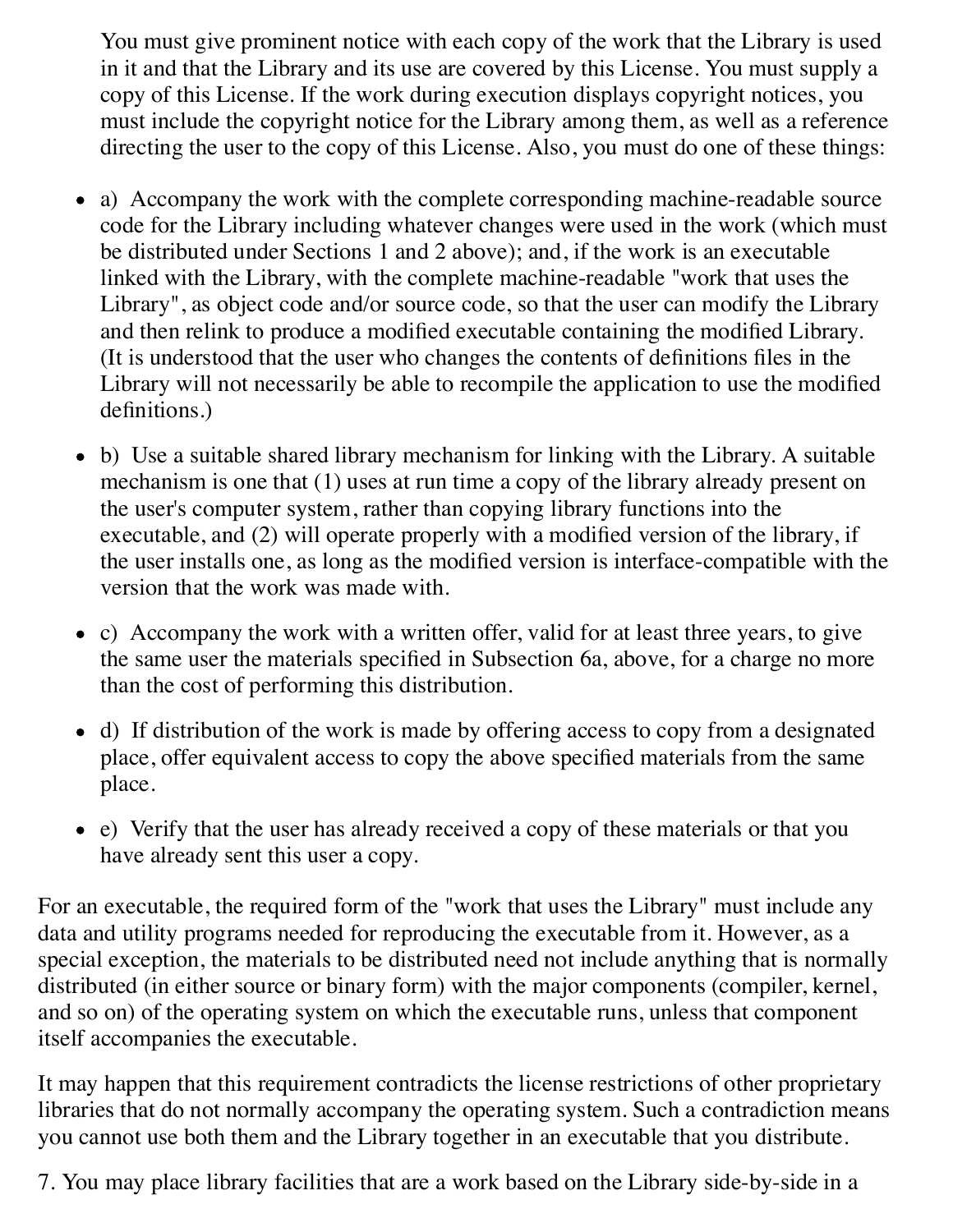single library together with other library facilities not covered by this License, and distribute such a combined library, provided that the separate distribution of the work based on the Library and of the other library facilities is otherwise permitted, and provided that you do these two things:

- a) Accompany the combined library with a copy of the same work based on the Library, uncombined with any other library facilities. This must be distributed under the terms of the Sections above.
- b) Give prominent notice with the combined library of the fact that part of it is a work based on the Library, and explaining where to find the accompanying uncombined form of the same work.
- You may not copy, modify, sublicense, link with, or distribute the Library except as expressly provided under this License. Any attempt otherwise to copy, modify, sublicense, link with, or distribute the Library is void, and will automatically terminate your rights under this License. However, parties who have received copies, or rights, from you under this License will not have their licenses terminated so long as such parties remain in full compliance.
- You are not required to accept this License, since you have not signed it. However, nothing else grants you permission to modify or distribute the Library or its derivative works. These actions are prohibited by law if you do not accept this License. Therefore, by modifying or distributing the Library (or any work based on the Library), you indicate your acceptance of this License to do so, and all its terms and conditions for copying, distributing or modifying the Library or works based on it.
- Each time you redistribute the Library (or any work based on the Library), the recipient automatically receives a license from the original licensor to copy, distribute, link with or modify the Library subject to these terms and conditions. You may not impose any further restrictions on the recipients' exercise of the rights granted herein.

You are not responsible for enforcing compliance by third parties with this License.

If, as a consequence of a court judgment or allegation of patent infringement or for any other reason (not limited to patent issues), conditions are imposed on you (whether by court order, agreement or otherwise) that contradict the conditions of this License, they do not excuse you from the conditions of this License. If you cannot distribute so as to satisfy simultaneously your obligations under this License and any other pertinent obligations, then as a consequence you may not distribute the Library at all. For example, if a patent license would not permit royalty-free redistribution of the Library by all those who receive copies directly or indirectly through you, then the only way you could satisfy both it and this License would be to refrain entirely from distribution of the Library.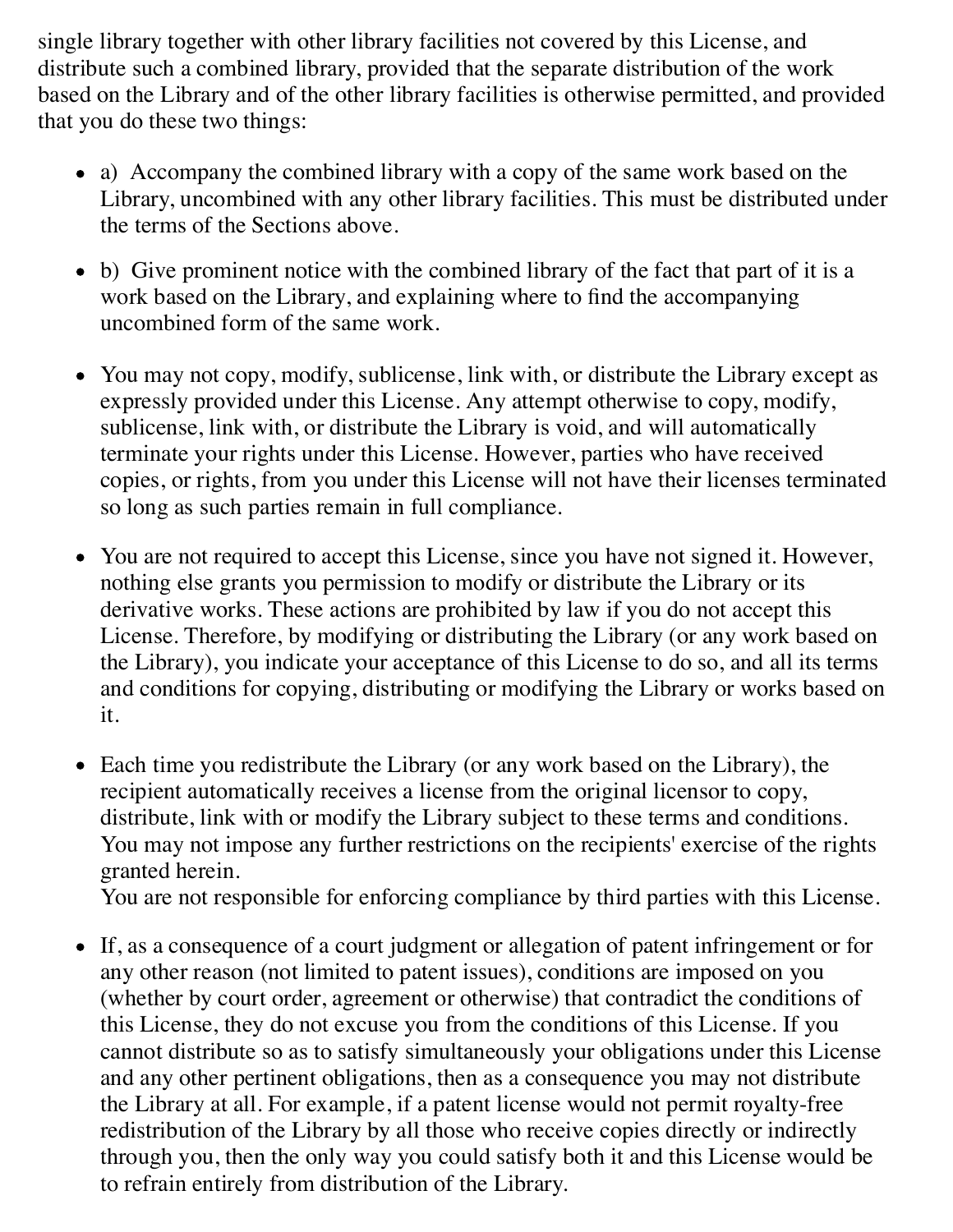If any portion of this section is held invalid or unenforceable under any particular circumstance, the balance of the section is intended to apply, and the section as a whole is intended to apply in other circumstances.

It is not the purpose of this section to induce you to infringe any patents or other property right claims or to contest validity of any such claims; this section has the sole purpose of protecting the integrity of the free software distribution system which is implemented by public license practices. Many people have made generous contributions to the wide range of software distributed through that system in reliance on consistent application of that system; it is up to the author/donor to decide if he or she is willing to distribute software through any other system and a licensee cannot impose that choice.

This section is intended to make thoroughly clear what is believed to be a consequence of the rest of this License.

- If the distribution and/or use of the Library is restricted in certain countries either by patents or by copyrighted interfaces, the original copyright holder who places the Library under this License may add an explicit geographical distribution limitation excluding those countries, so that distribution is permitted only in or among countries not thus excluded. In such case, this License incorporates the limitation as if written in the body of this License.
- The Free Software Foundation may publish revised and/or new versions of the Lesser General Public License from time to time. Such new versions will be similar in spirit to the present version, but may differ in detail to address new problems or concerns. Each version is given a distinguishing version number. If the Library specifies a version number of this License which applies to it and "any later version", you have the option of following the terms and conditions either of that version or of any later version published by the Free Software Foundation. If the Library does not specify a license version number, you may choose any version ever published by the Free Software Foundation.
- If you wish to incorporate parts of the Library into other free programs whose distribution conditions are incompatible with these, write to the author to ask for permission. For software which is copyrighted by the Free Software Foundation, write to the Free Software Foundation; we sometimes make exceptions for this. Our decision will be guided by the two goals of preserving the free status of all derivatives of our free software and of promoting the sharing and reuse of software generally.

NO WARRANTY

BECAUSE THE LIBRARY IS LICENSED FREE OF CHARGE, THERE IS NO WARRANTY FOR THE LIBRARY, TO THE EXTENT PERMITTED BY APPLICABLE LAW.